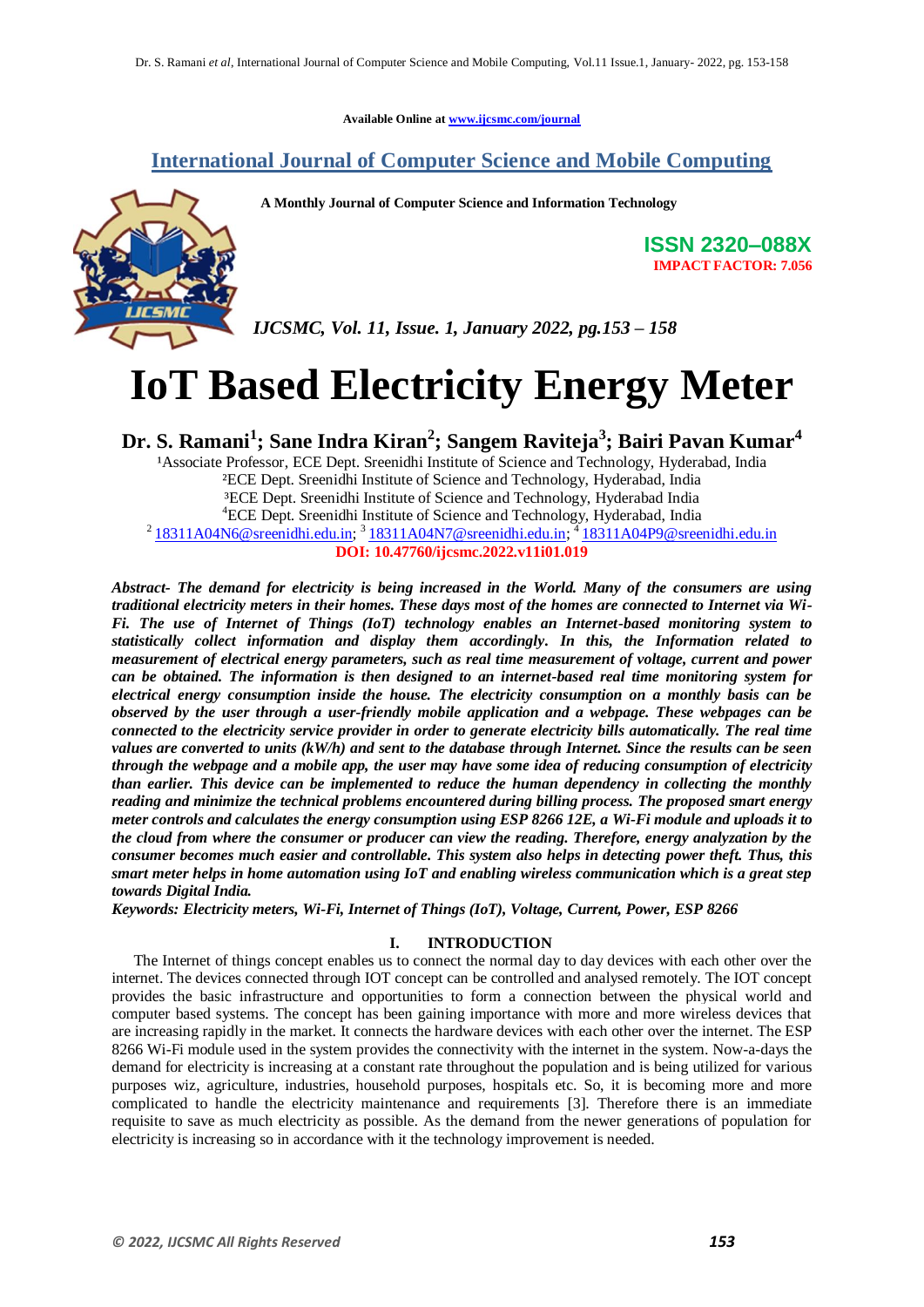The proposed system provides a technical twist to the normal energy meters using the IOT technology. Also there are other issues that we have to address such as power theft and meter tampering which in turn generate economic loss to the nation. Monitoring, Optimized power usage and reduction of power wastage are the major objectives that lie ahead for a better system. The present system vastly depends on human involvement for billing. Billing requires a human individual to visit each and every customer's energy meter and generate the bill by taking the unit readings from the energy meter. This is a time consuming process.

#### **II. OVERVIEW & BACKGROUND**

Internet of things (IoT) based and highly desirable in field of energy, in this framework customer can do control administration by knowing vitality utilization time to time, the buyer needs to pay the bill on plan. On the off chance that couldn't the electric power availability can be killed self-ruling from the far off host. Explained the modelling and working of different units of the system and also discussed the components and their functions such that IOT and its working microcontroller and its architecture. Reducing energy consumption and monitors the units consumed. It is to make the electrical apparatuses insightful and give solace to devour and to lessen control utilization in web applications. This is suggested in light of ARDUINO UNO controller and IOT innovation. On the off chance that any altering happens the controller will send to information to the server and in addition it is chopped down the vitality supply naturally. At the point when most extreme request of vitality expends will be shown in the meter utilized by the customer. Clarified in the wake of surpassing the greatest request, the meter and subsequently the association will be consequently disengaged by an installed framework embedded in the meter sensor [4]. The LDR (Light Dependent Resistor) sensor placed on energy meter which sense LED blinking pulse. At that time, microcontroller sending this reading via GSM module and its send this message to electricity board. In this framework a keen vitality meter is introduced in each customer unit a server is kept up at the specialist co-op side. Implemented both the meter a server furnished with GSM module which encourages bidirectional correspondence between the two closures utilizing the current GSM foundation. Shopper can without much of a stretch energize their vitality meter by sending a stick number covered up in a scratch card to the server utilizing SMS. As shown in Fig. 1.

In order to avoid all these drawbacks we have intended to construct an IOT based energy meter so that proposed energy meter measures the amount of power consumed and uploads it to cloud from which the concerned person can view the reading. The power reading send to cloud using ESP8266, a Wi-Fi module. Explained the power reading from digital wattmeter is read using the coupler and transmitted digitally to the Arduino. So it automates the process of measuring the power consumption at homes using IOT.



#### **III. TECHNOLOGY INTERVENTION**

In the proposed technique the customer can deal with their vitality utilization by knowing their vitality use time to time. The strategy not just gives two path interchanges amongst utility and purchaser yet in addition gives different capacities that are if the customer neglects to pay the power charge the vitality supply would be chopped down from the utility side and once the bill is paid the vitality supply is reconnected. In addition with the existing system innovative to include an alert message to the user energy consumed for 15 days once, constant alert message with payments details and power usage until the payment is done. To avoid the further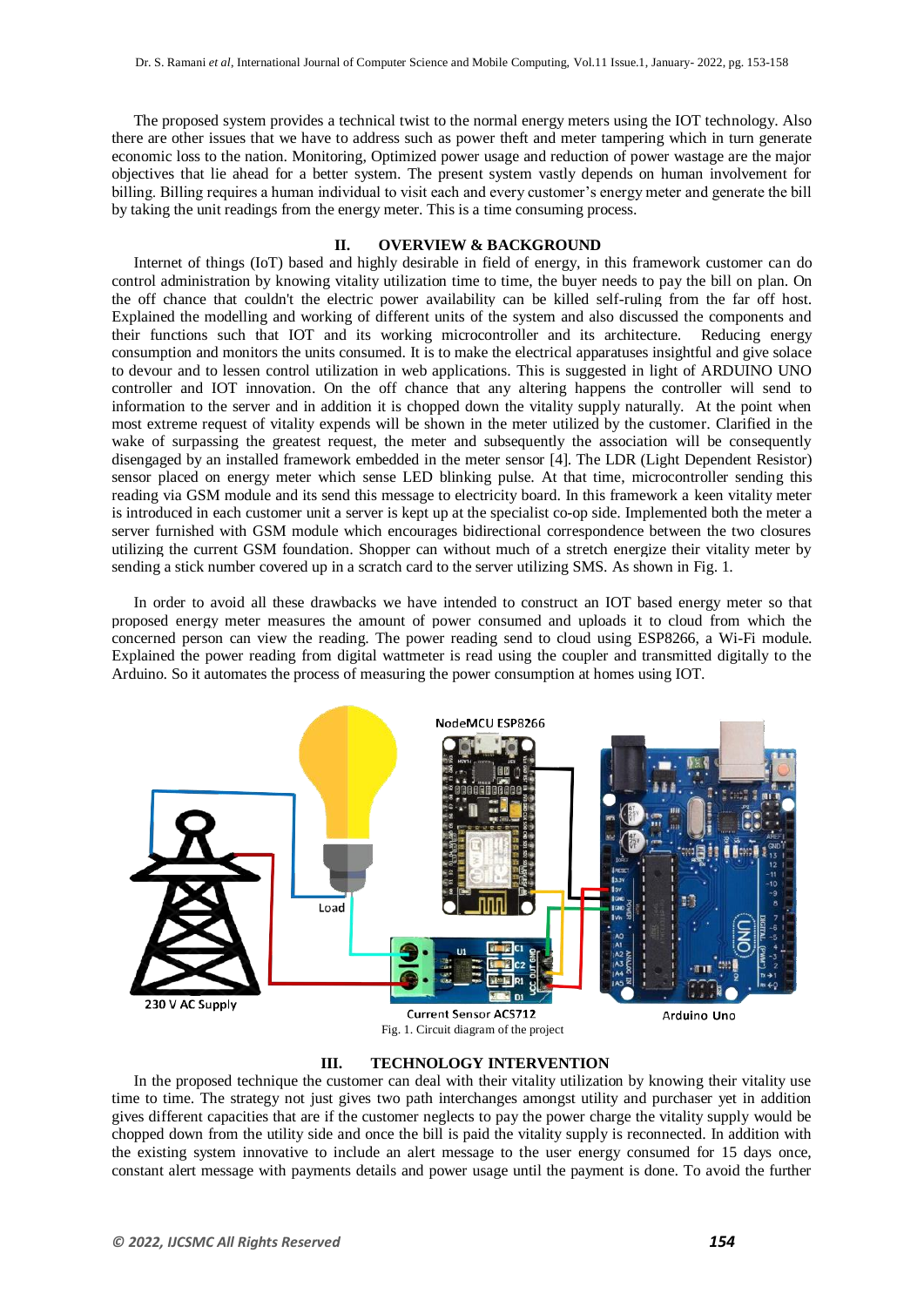consumption of energy, we are setting a limit for each household and if the limit exceeds methods are used to cut down the appliances according to the user convenience both automatically and manually. If there is a fault in e-meter it also sends a notification to the user. Cayenne.com is used as a cloud server. Cayenne is a first online builder/tool to create IOT projects. Voltage and current values are continuously stored in server. Alerts can be scheduled in a server. The power board have used to the manual procedure and they oblige it despite the fact that there are numerous worries combined with it. In light of the human blunders in the wake of getting staff charge, it is the issue of client to get yet adjusted from the vitality supply board. All things considered client needs to visit the workplace, remain in line and get it rectified [12], [13].

#### A. ARDUINO UNO

Current Arduino boards are programmed via Universal Serial Bus (USB), implemented using USB-to-serial adapter chips such as the FTDI FT232. Some boards, such as later-model Uno boards, substitute the FTDI chip with a separate AVR chip containing USB-to-serial firmware, which is reprogrammable via its own ICSP header. Other variants, such as the Arduino Mini and the unofficial Boarding, use a detachable USB-to-serial adapter board or cable, Bluetooth or other methods, when used with traditional microcontroller tools instead of the Arduino IDE, standard AVR in-system programming (ISP) programming issued. As shown in Fig. 2.



#### B. NodeMCU ESP8266

ESP8266 is Wi-Fi enabled system on chip (SoC) module developed by Espresso. It is mostly used for development of IoT (Internet of Things) embedded applications. It employs a 32-bit RISC CPU based on the TensilicaXtensa L106 running at 80 MHz (or over clocked to 160 MHz). It has a 64 KB boot ROM, 64 KB instruction RAM and 96 KB data RAM [2], [6]. External flash memory can be accessed through SPI.ESP8266 module is low cost standalone wireless transceiver that can be used for endpoint IOT developments. To communicate with the ESP8266 module, microcontroller needs to use set of AT commands [10], [11]. Microcontroller communicates with ESP8266-01 module using UART having specified Baud rate. As shown in Fig. 3.



Fig. 3. Pin diagram of NodeMCU ESP8266

#### C. Current Sensor ACS712

In the present work ACS712 current sensor operates from 5V and outputs analogue voltage proportional to current measured on the sensing terminals. Microcontroller along with ADC is used to read the values [8], [9]. ACS712 current sensor gives precise current measurement for both AC and DC signals. These are good sensors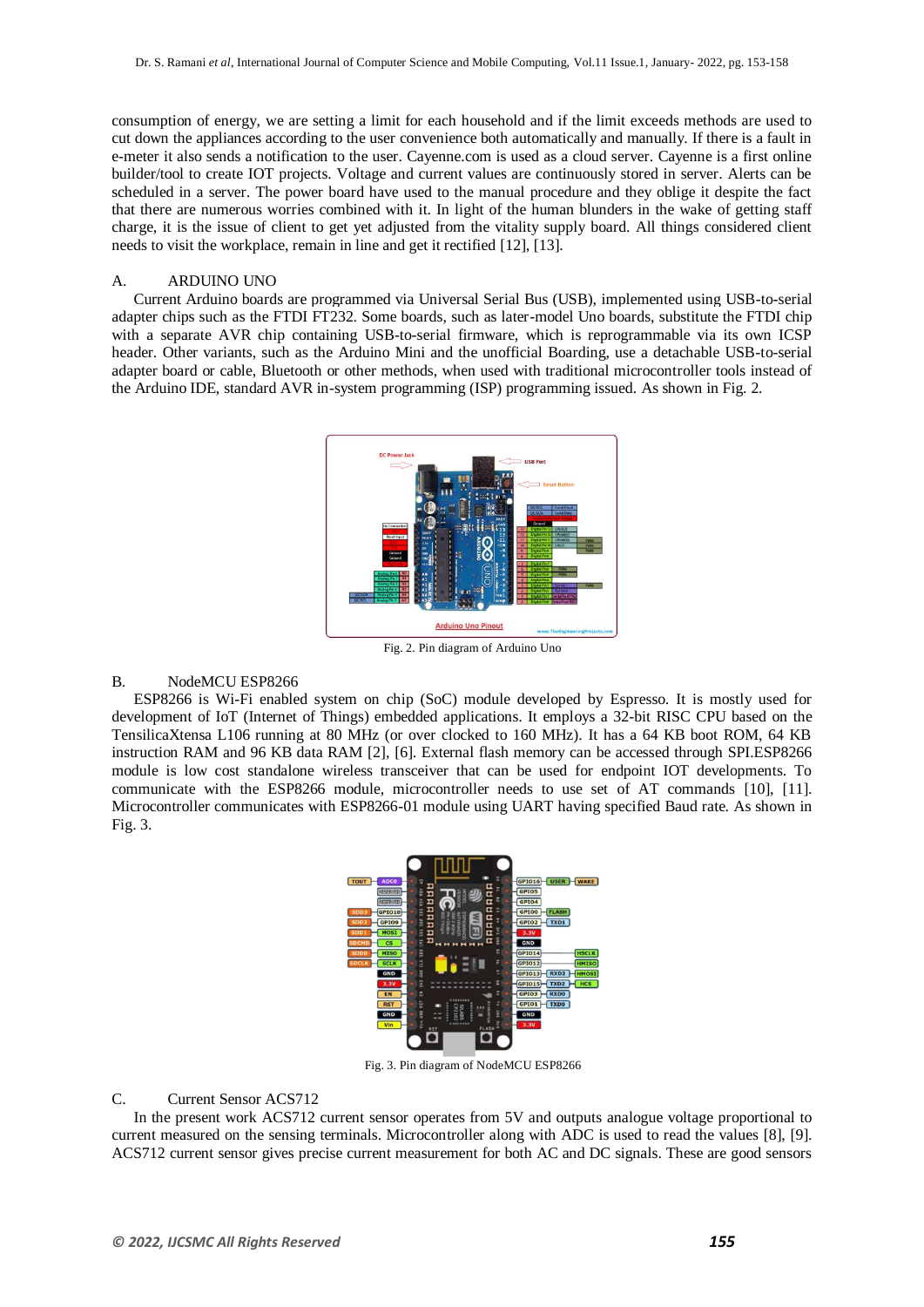for metering and measuring overall power consumption of systems. The ACS712 current sensor measures up to 5A of DC or AC current. In this system it is used in order to measure the power theft. As shown in Fig. 4.



Fig. 4. Current Sensor ACS712

#### D. Communication with Internet

IoT communicates info to folks and systems, like state and health of kit (It's on or off, charged, full or empty) and knowledge from sensors that may monitor a person's important signs. In most cases, we tend to didn't have access to the current info before or it had been collected manually and often [5], [7]. For example, AN IOT-enabled HVAC system will report if its filter is clean and functioning properly. Virtually each company includes a category of assets it may track. GPS-enabled assets will communicate their current location and movement. Location is very important for things that move, like trucks, however it's additionally applicable for locating things and folks at intervals a company. Within the health care business, IoT will facilitate a hospital track the placement of everything from wheelchairs to internal organ defibrillators to surgeons. Within the transportation business, a business will deliver period of time pursuit and condition of parcels and pallets. As an example, Maersk will use sensors to trace the placement of a cold shipping instrumentality and its current temperature.

#### E. Control and Automation

Control and Automation during a connected world, a business can have visibility into a device's condition. In several cases, a business or client also will be ready to remotely management a tool. As an example, a business will remotely activate or close up selected piece of apparatus or regulate the temperature during climate-controlled surroundings. Meanwhile, a client will use IoT to unlock their automotive or begin the washer [1]. Once a performance baseline has been established, a method will send alerts for anomalies and presumably deliver an automatic response. As an example, if the constraint on a truck is close to fail, it will prompt the corporate to require the vehicle out of service and mechanically schedule maintenance.

#### **IV. TECHNOLOGY INTREVENTION**

This system principally monitors electrical parameters of appliances and subsequently calculates the units consumed. As WSN's are having many advantages, here we have designed smart meters predicting the usage of power consumption. However it is low-cost, flexible, and robust system to continuously monitor and control based on consumer requirements, Wi-Fi technology for networking and communication, because it has lowpower characteristics, which enable it to be widely used in home and building environments. To analysis the proposed energy monitoring system, the system is practically implement in the lab. As shown in Fig. 5.



Fig. 5. Adafruit Cloud Display

#### **V. METHODOLOGY**

The proposed system uses ARM7-LPC2148 Processor that can process the instructions according to our requirements such as power delivered to appliances and status of devices, on state or off state. The control signals generated through Wi-Fi/GPRS are fed to the microcontroller which will drive the appliances that are connected to LPC2148 through energy meter [3], [4]. The energy meter that is connected to LPC 2148 through opt coupler will regularly calculates the number of units consumed and the billing amount. The same will be displayed on LCD along with the same information will send to web server about number of units consumed in terms of graph. We could able to reduce the consumption of power by switching off through web links that are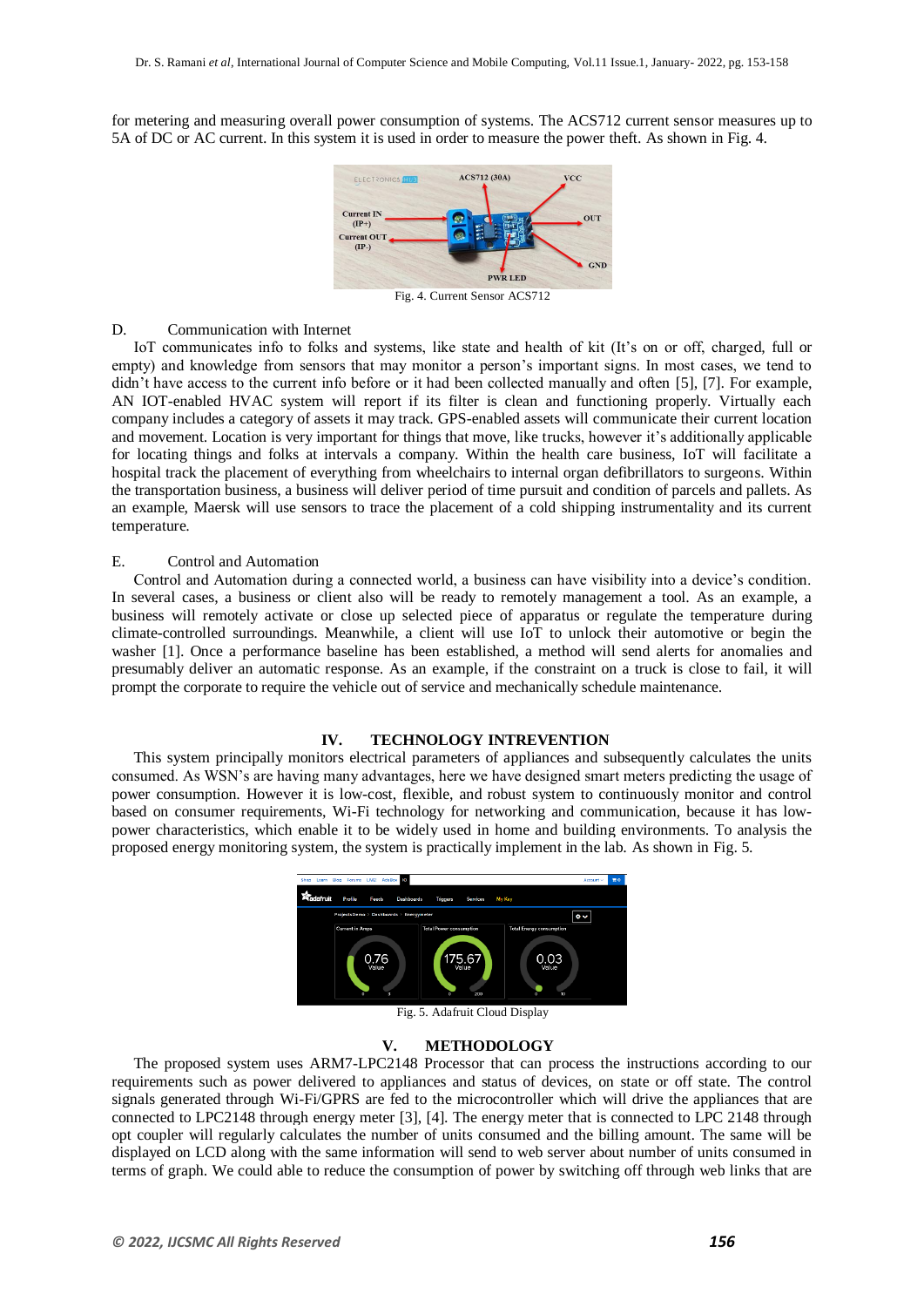defined while programming the web server and ARM. As we are defining the prepaid energy meter we need to refill the number of units that are required approximately per month by estimating the consumable load. However we could able to add the units if completed early. Units are remained at the end of the month will added to next month if they done the refill before consumption of remaining units. Prepaid bill payments can be done by using RFID based prepaid recharge tags or through wallets that are supported the parent organization which will be supplying power. The detailed billing graph will be provided in web server which can be accessed by giving the user details. The whole arrangement provides an effortless, convenient, quick and smooth navigation experiences. The hardware implementation of this projected system consists of an ARM7 microcontroller, Energy Meter with opt coupler for connecting with processor, appliances connected through relays to micro controller. To communicate with server we need Wi-Fi/ GPRS and RFID reader along with prepaid tags for bill payment. RFID reader is used to read the tag information check about validity, available amount for the purpose of power subscription. As shown in Fig. 6.



Fig. 6. Hardware Implementation of IoT based Electricity Energy Meter

#### **VI. APPLICATION AREA**

The main cause for the design of IOT based E-meter is to reduce the power consumption in house. It avoids the human intervention reduces the cost, save human power. It works both automatically and manually. This meter sends billing directly to mobile before due date without causing human intervention. This computerization for diminish the work costs as well as makes the framework more effective and exact. The system is mainly intended for smart cities with public Wi-Fi hotspots [2]. The project is based on the internet of things concept. This is aimed at replacing the old energy meters with an advanced implementation. It can be used for automatic power reading by which one can optimize their power usage thereby reducing the power wastage. The readings from the meter are uploaded to Thingspeak.com where a channel with the energy usage for a particular energy meter can be viewed by both the service end and the customer. Conclusion In the era of smart city advancement, this project is concentrated on the connectivity  $\&$  networking factor of the IoT. In this project, an energy consumption calculation based on the counting of calibration pulses is designed and implemented using PIC16F MCU in embedded system domain. In the proposed work, IoT and PLC based meter reading system is designed to continuously monitor the meter reading and service provider can disconnect the power source whenever the customer does not pay the monthly bill and also it eliminates the human involvement, delivers effective meter reading, prevent the billing mistake.

#### **VII. ADVANTAGES**

To reduce wastage of energy.

- Prevent electricity shortage during dry seasons.
- Make every customer a self-interested guardian of the power (energy) supply.
- Real time bill monitoring
- Time reduced receiving bill.
- There is no need for the user to estimate the bills anymore. The user would be charged according to its power consumption.
- In case any technical difficulty occurs or there is any electrical issue that would be notified to the user.
- The bill can be paid in advance.
- The provider companies can offer various schemes and offers for energy consumption.
- It offers the ability to check the power consumption remotely.
- It will help to provide the accurate power consumption.
- As soon as there is exceed in the power consumption with respect to the set threshold consumption value, the relay will be cut off the power supply.